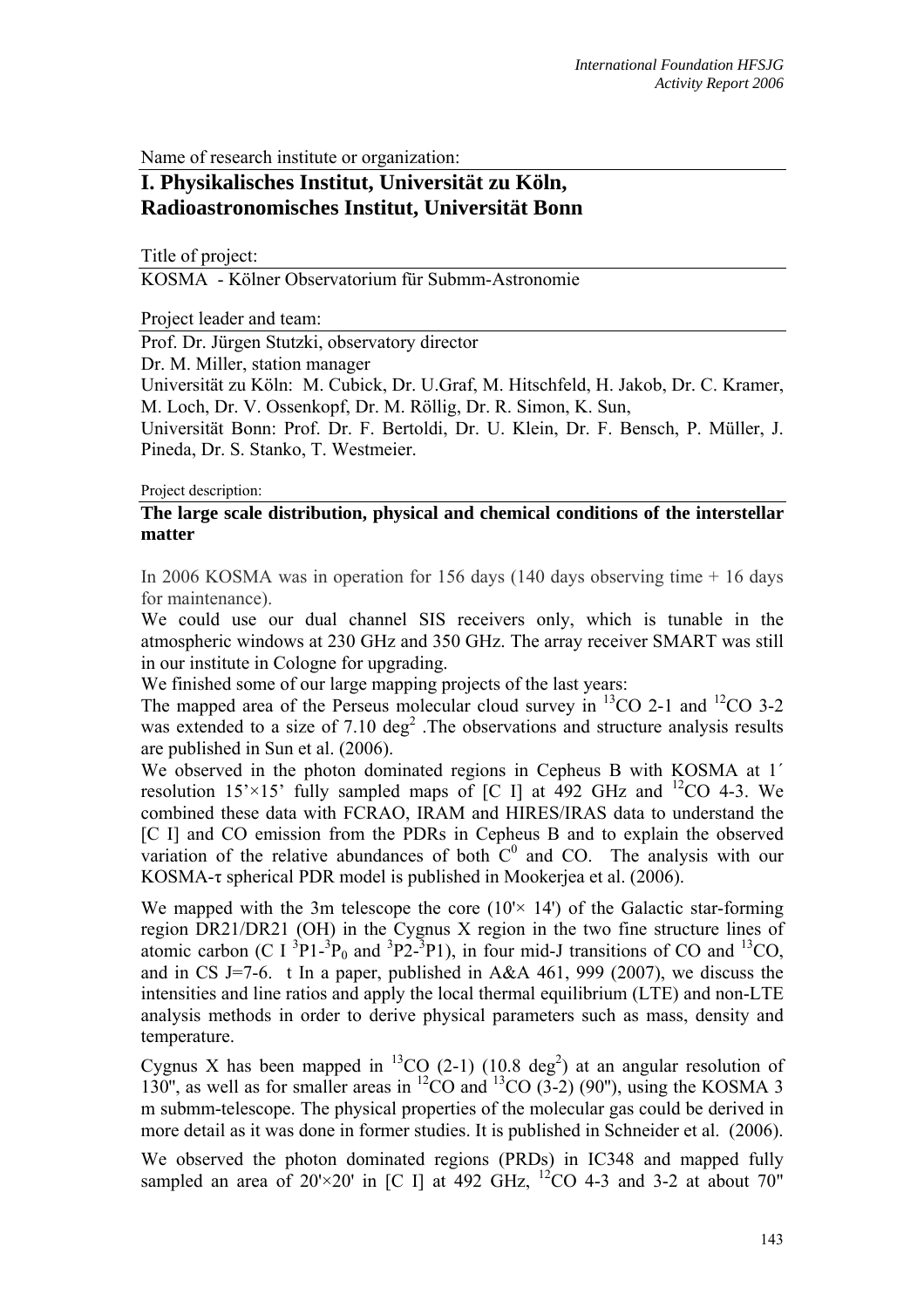resolution. We presented the results at International Astronomical Union. Symposium no. 237 in Prague (Sun et al. 2006)

We continued our observations of the <sup>12</sup>CO 2-1 & 3-2 transitions in the super nova remnant HB21. This project is a in collaboration with Do-Young Byun and Bon-Chul Koo of the Korea Astronomy and Space Science Institute and Seoul National University.

In collaboration with Kaminski, T., Szczerba, R., and Tylenda, R. from Copernicus Astronomical Center, Toruń, Poland we observed on-the-fly maps covering a large area (~3.4 sq. deg.) around V838 Mon and did long integrations on the star position in  ${}^{12}CO(3-2)$  and (2-1) (Kaminski et al. 2006).

In September 2006 we had the first run of the Digital Fourier Transform Spektrometer (DFT) from ETHZ parallel with the KOSMA Acousto Optical Spectrometers (AOS). We observed HCO+(4-3) and (3-2) in S140, W3, OriKL, NGC2264, and OriB. A second run with a modified software was in December. For more details concerning to the DFT see Benz et al. 2005.

Guest observers:

In preparation for a HERSCHEL key project seveal transitions were observed in S140: HCO+/H<sup>13</sup>CO+(3-2), (4-3), DCO+(3-2), HCN(3-2), (4-3), CS(5-4), and CN(3-2), 13CO(3-2)/(2-1) was observed in IRAS16293, L1448, NGC1333, IRAS04368, L483 and 6 more clouds (group of Arnold Benz, ETHZ).

The group of of Philipp Andre, CEA, France, had the first successful run of the CEA bolometer in March 2006.



Fig. 1: Screenshot of the first Jupiter image, the blue and the red spots are the signals in the 2 wobbler positions.

The detector is a 16x16 pixels array optimized for the 450 mu band (670 GHz). One pixel covers an area of approx. 15"x15" in the sky. For more details see Talvard et al. (SPIE 2006). The bolometer works well when it is cooled down to 300 mK. In the laboratory (CEA Saclay near Paris) the cooling system was normally stable for 6

worked well for 2-3 hours only. We observed with the bolometer Saturn, Mars, Jupiter, Venus (no detection, because to low), Moon, and Sun. The first light (as image) was on Saturn in the evening of March 16. The image was

hour. At Gornergrat observatory it

temperature calibrated by measuring a warm and cold absorber. We did a skydip few hours later with tau( $450$ mum) = 1.2. In the same night in the morning we observed Jupiter at an elevation 25 degree. We observed the planets in beam switch mode with a wobbling period of 2 sec. A second run of the bolometer with a more stable cooling system is planned for January 2007.

Parallel observations with our Acousto Optical Spectrometers and the Digital Fourier Transform Spectrometer (DFT)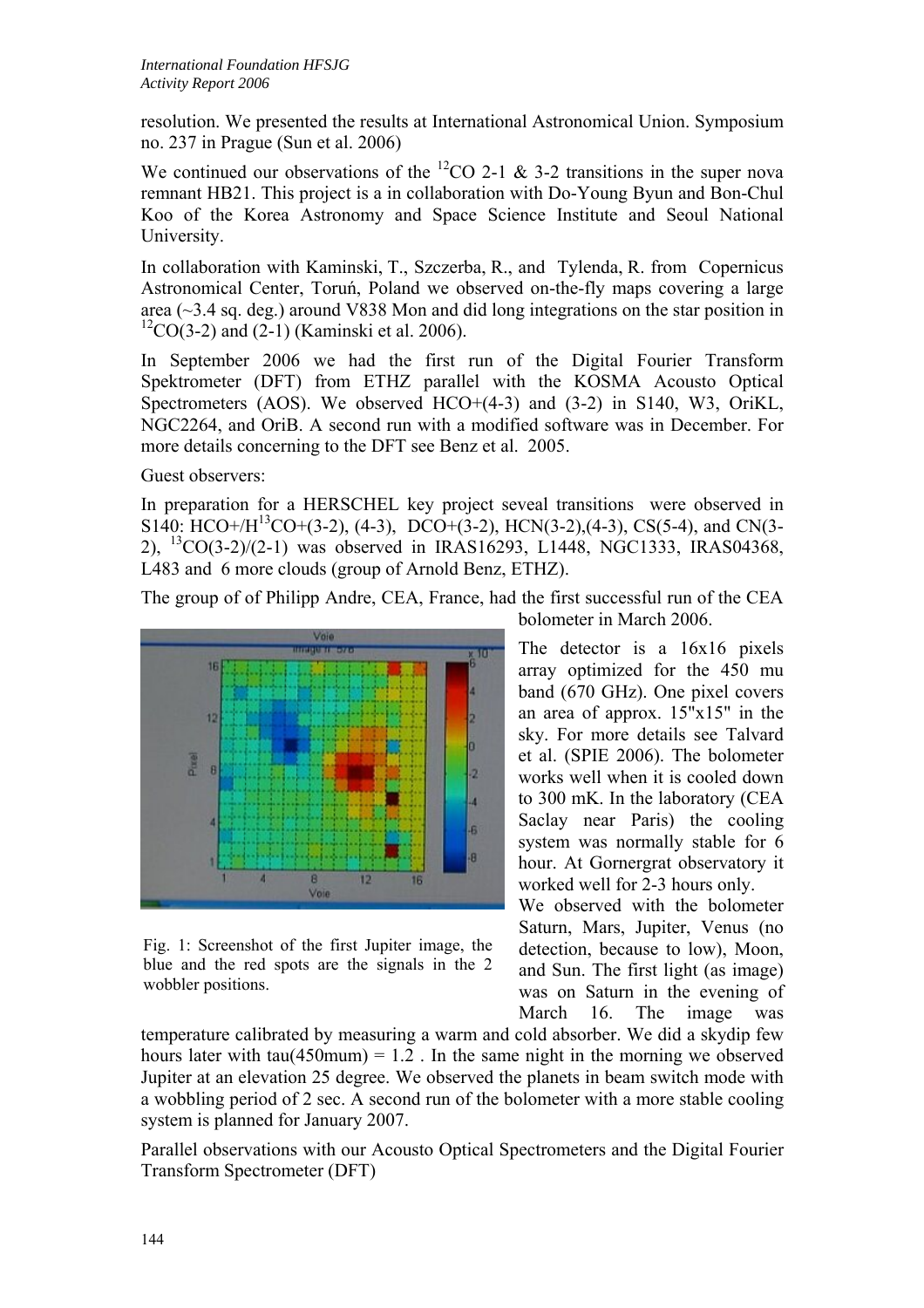In December we tested once more the DFT of ETHZ using a new software which can run several spectrometer servers in parallel mode. The DFT works in the frequency range up to 1GHz. One of the two DFT cards has 16768 channels with a channel spacing and resolution of 62 kHz. We compared it with measurements of our medium resolution spectrometer MRS which has 2048 channels with a spacing of 165 kHz/ channel and a reception bandwidth of 600kHz. To get an equivalent DFT resolution we first binned 3 DFT channels, the new spectrum was then convolved with a gaussian resolution function with a half power width of 600 kHz. Both spectra shows the same



Fig. 2: Red line: MRS Spectrum of CO2-1 in OriB: Black line: binned and convolved DFT spectrum



Fig. 3: Red: part of the MRS baseline,  $RMS = 0.050K$ Black: binned and convolved DFT baseline, RMS =

spectral form and the same noise structure and RMS of the noise. In the future it is planned to use the DFT as backend for the KOSMA SMART reciever.

### Key words:

Interstellar matter, ISM, PDR, millimeter, submillimeter wave telescope, SIS receiver, array receiver, bolometer, digital fourier transform spectrometer

#### Internet data bases:

http://www.ph1.uni-koeln.de/gg http://www.astro.uni-bonn.de/~webrai/index.php

Collaborating partners/networks:

MPI für Radioastronomie Bonn, Institut für angewandte Physik, Universität Bern, ETH Zürich, Center of Astrophysics, Boston, USA, Observatoire de Bordeaux, Astronomy Department Peking University, China, Copernicus Astronomical Center, Toruń, Poland, Korea Astronomy and Space Science Institute and Seoul National University, Service d'Astrophysique/DAPNIA/DSM CEA Saclay, Gif-sur-Yvette, France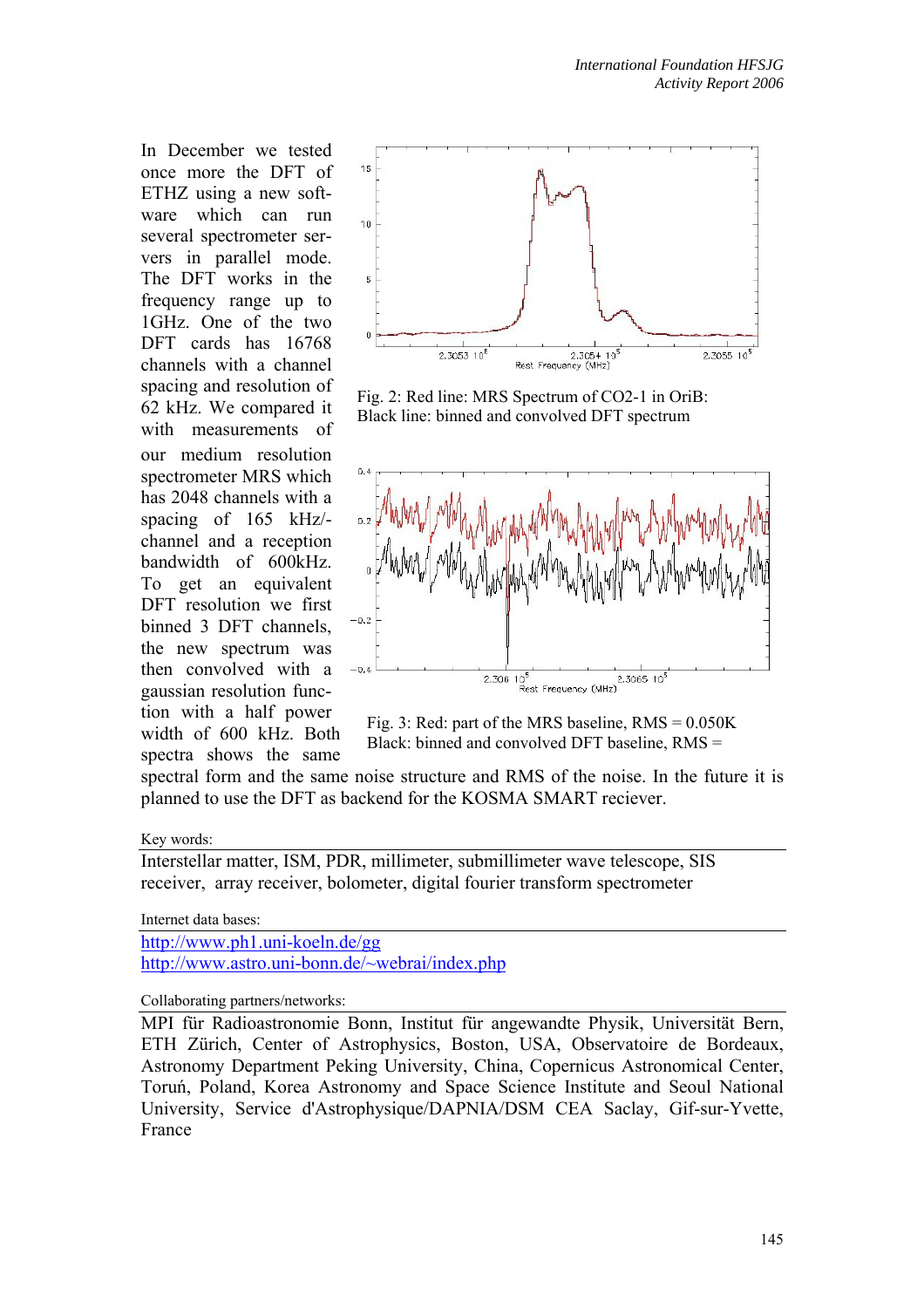Scientific publications and public outreach 2006:

### **Refereed journal articles**

Sun, K., Kramer, C., Ossenkopf, V., Bensch, F., Stutzki, J., Miller, M., A KOSMA 7 deg<sup>2 13</sup>CO 2-1 and <sup>12</sup>CO 3-2 survey of the Perseus cloud. I. Structure analysis, A&A **451**, 539-549, 2006.

Mookerjea, B., Kramer, C., Röllig, M., Masur, M., Study of photon dominated regions in Cepheus B, A&A **456**, 235-244, 2006.

Jakob, H., Kramer, C., Simon, R., Schneider, N., Ossenkopf, V., Bontemps, S., Graf, U. U., Stutzki, J., The cooling of atomic and molecular gas in DR21, A&A **461**, 999-1012, 2007.

Schneider, N., Bontemps, S., Simon, R., Jakob, H., Motte, F., Miller, M., Kramer, C., Stutzki, J., A new view of the Cygnus X region. KOSMA  $^{13}$ CO 2 to 1, 3 to 2, and 12CO 3 to 2 imaging, A&A **458**, 855-871, 2006.

Mookerjea, B., Kantharia, N. G., Roshi, D. Anish, Masur, M., CI 492GHz mapping towards Cas A, MNRAS **371**, 761-768, 2006.

Benz, A. O., Grigis, P. C., Hungerbühler, V., Meyer, H., Monstein, C., Stuber, B., Zardet, D., A broadband FFT spectrometer for radio and millimeter astronomy, A&A **442**, 767-773, 2005.

# **Conference papers**

Sun, K., Kramer, C., Mookerjea, B., Röllig, M.,Ossenkopf, V., Stutzki, J., Study of Photon Dominated Regions in IC348, Triggered Star Formation in a Turbulent ISM, International Astronomical Union. Symposium no. 237, held 14-18 August, 2006 in Prague, Czech Republic, **216**, S237 2006.

Kaminski, T., Miller, M., Szczerba, R., Tylenda, R., Observations of V838 Mon and the nearby region in the CO  $J = 1-0$ , 2-1 and 3-2 transitions, to appear in ASP Conf. Ser.,The Nature of V838 Mon and its Light Echo, ed. R.L.M. Corradi and U. Munari.

Minier, V., Durand, G. A., Lagage, P. O., Astronomy in Antarctica, 26th meeting of the IAU, Special Session 7, 22-23 August, 2006 in Prague, Czech Republic, SPS7, **15**

Talvard, M., André, P., Rodriguez, L., Minier, V., Benoit, A., Leriche, B., Pajot, F., Vigroux, L., Agnèse, P., Boulade, O., ArTeMiS: filled bolometer arrays for next generation submm telescopes, Millimeter and Submillimeter Detectors and Instrumentation for Astronomy III. Edited by Zmuidzinas, Jonas; Holland, Wayne S.; Withington, Stafford; Duncan, William D.. Proceedings of the SPIE **6275**, 2006

## **Thesis**

Mathias Loch, Structure of molecular clouds in the Cygnus-X region, diploma thesis.

Address:

Universität zu Köln der Universität Bonn Zülpicher Str. 77 Auf dem Hügel 71 D-50937 Köln D-53121 Bonn

1. Physikalisches Institut Radioastronomisches Institut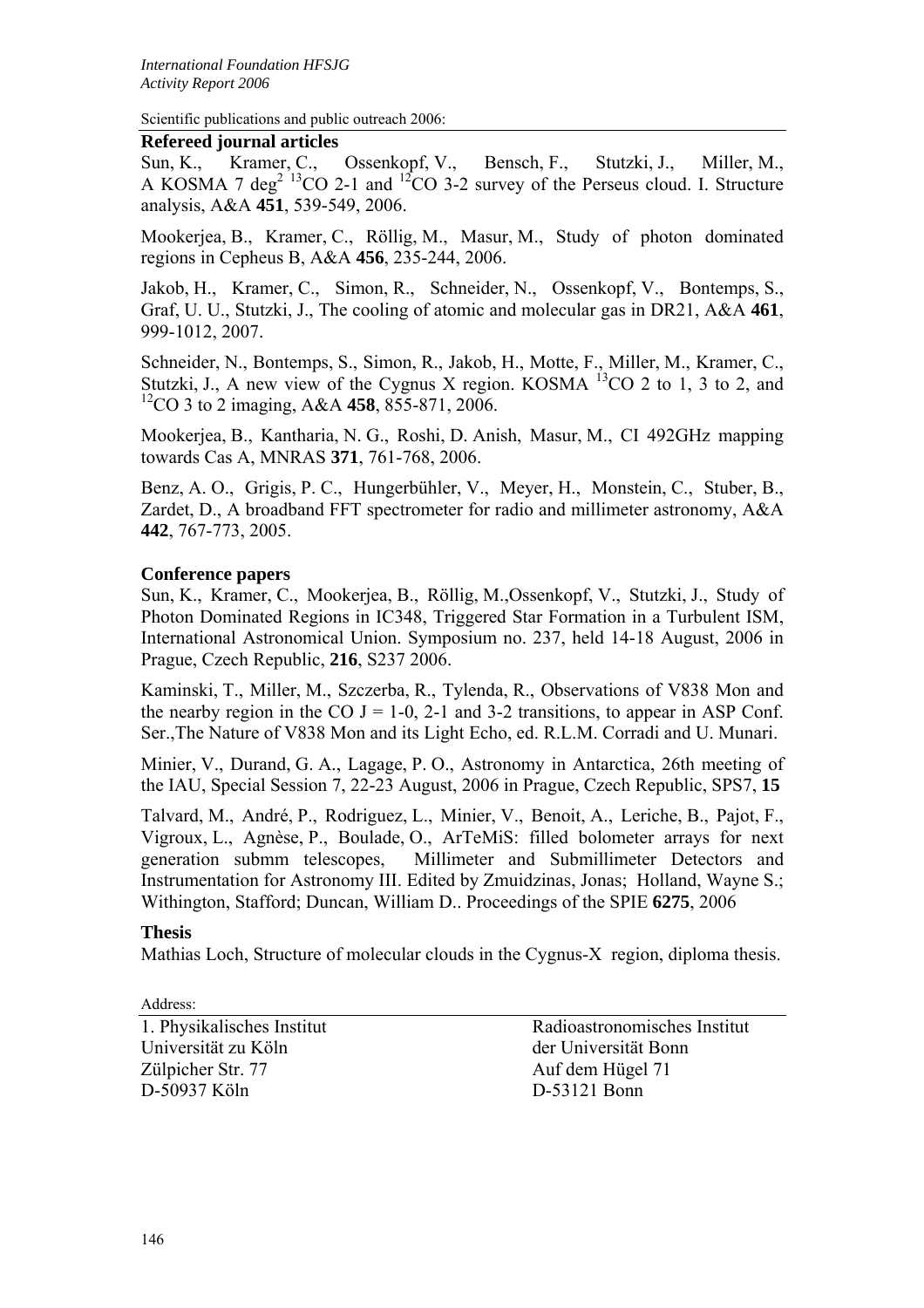Contacts:

Jürgen Stutzki (observatory director) Tel.: +49 221 470 3494 Fax: +49 221 470 5162 e-mail: stutzki@ph1.uni-koeln.de Martin Miller (station manager) Tel.: +49 221 470 3558 Fax: +49 221 470 5162 e-mail: miller@ph1.uni-koeln.de URL: http://www.ph1.uni-koeln.de http://www.astro.uni-bonn.de